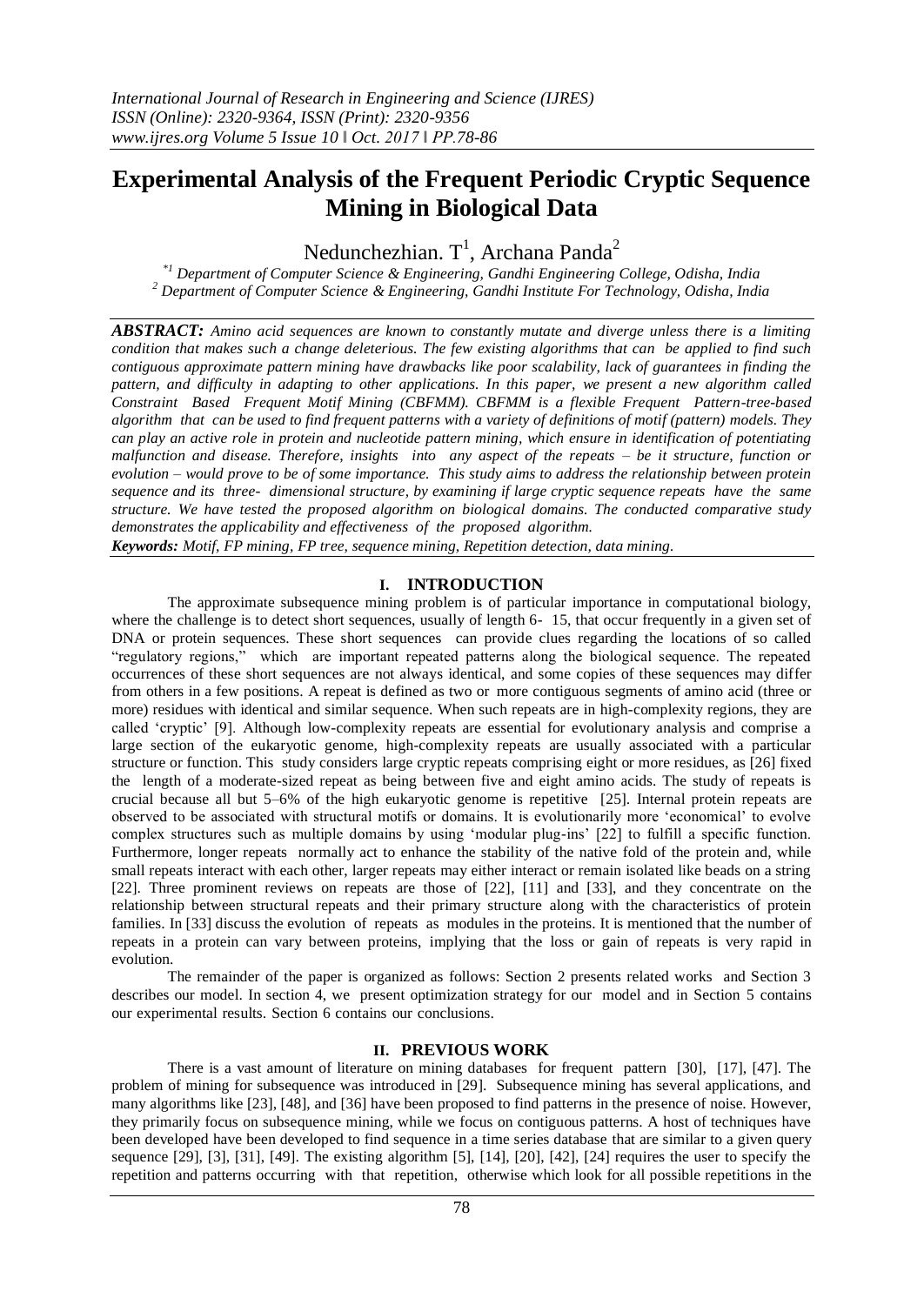time series. Some algorithms are classified based on the detection type of repetition for symbol, sequence or segment. Another algorithm that finds frequent trends in time series data was proposed in [1]. However, this algorithm is also limited to a simple mismatch based noise model. In addition, this is a probabilistic algorithm, and is not always guaranteed to find all existing patterns. The algorithms specified in [34], [35], [39], [13], looks for all possible repetitions by considering the range. COVN [34] fails to perform well when the time series contains insertion and deletion noise. WARP [35] can detect segment repetition; it cannot find symbol or sequence repetition. Sheng et al. [6], [8] developed algorithm based on ParPer [21] to detect repeated patterns in a section of the time series; their algorithm requires the user to provide the expected repetition value. COVN, WARP and ParPer are augmented to look for all possible repetitions, and which last till the very end of the time series. Cheung [7] used FP tree similar to STNR [13] which is not beneficial in terms of growth of tree. Huang and Chang [28] and STNR [13] presented their algorithm for finding repeated patterns, with allowable range along the time axis. Both finds all type of repetition by utilizing the time tolerance window and could function when noise is present. STNR [13] can detect patterns which are repeated only in a subsection of the time series. Repeated check in STNR last for all the positions of a particular pattern, which in our algorithm is been reduced.

Several approaches described in the literature handle structured motif extraction problem [3], [2] and repetition among subsection of the time series. However, our approach described in this paper is capable of handling both motif extraction and reporting all type of repetition. In this paper, we present a flexible algorithm that handles general extended structured motif extraction problem and uses CBFMM to build Consensus tree. CBFMM is capable of reporting all types of repetitions with or without the presence of noise in the data up to a certain level. We believe that this is an interesting problem since it allows mining for useful motif patterns with all type of repetition, without requiring specific knowledge about the characteristics of the resulting motif. In this paper, we present a new model that is very general and applicable in many emerging applications. We demonstrate the power and flexibility of this model by applying it to data sets from several real applications. We describe a novel motif mining algorithm called CBFMM that uses a concurrent traversal of FP trees to efficiently explore the space of all motifs. We present a comparison of CBFMM with several existing algorithms (COVN [34], WARP [35], STNR [13], ParPer[21]). CBFMM never misses any matches (as opposed to some of these methods that apply heuristics). In fact, we show that CBFMM is able to identify many true biological motifs that existing algorithms miss. We show that our algorithm is scalable, accurate, and often faster than existing methods by more than an order of magnitude. We present an algorithm that uses CBFMM as a building block and can mine combinations of simple approximate motifs under relaxed constraints.

## **III. CONSTRAINT BASED FREQUENT MOTIF MINING (CBFMM)**

Our algorithm involves two phases. In the first phase, we build the Frequent Pattern (FP) tree for the biological data and in the second phase, we use the FP tree to calculate the repeat of various patterns in the biological data. One important aspect of our algorithm is redundant period pruning, i.e., we ignore a redundant period ahead of time. As immediate benefit of redundant period pruning, the algorithm does not waste time to investigate a repeat which has already been identified as redundant. This saves considerable time and also results in reporting fewer but more useful repeats. This is the primary reason why our algorithm, intentionally, reports significantly fewer numbers of repeats without missing any existing repeats during the pruning process.

A FP tree for a string represents all its suffixes; for each suffix of the string there is a distinguished path from the root to a corresponding leaf node in the FP tree. Given that a time series is encoded as a string, the most important aspect of the FP tree, related to our work, is its capability to very efficiently capture and highlight the repetitions of substrings within a string. The path from the root to any leaf represents a FP for the string. Since a string of length n can have exactly n suffixes, the FP tree for a string also contains exactly n leaves. Each edge is labeled by the string that it represents. Each leaf node holds a number that represents the starting position of the suffix yield when traversing from the root to that leaf. Each intermediate node holds a number which is the length of the substring read when traversing from the root to that intermediate node. Each intermediate edge reads a string (from the root to that edge), which is repeated at least twice in the original string. These intermediate edges form the basis of our algorithm presented in Appendix section.

The approach we take in CBFMM explores the space of all possible models. In order

to carry out this exploration in an efficient way, we first construct FP trees: a FP tree on the actual data set that contains counts in each node (called the data TRIE tree), this set is typically the set of all strings of length L over the alphabet. As we describe below, the model FP tree helps guide the exploration of the model space in a way that avoids redundant work. The data FP tree helps us quickly compute the support of a model string. Recall that a FP tree with counts is merely a FP tree in which every node contains the number of leaves in the sub tree rooted at that node. In other words, every node contains the number of occurrences of the string corresponding to that node. CBFMM then explores the model space by traversing this (conceptual) model FP tree. Using the FP tree on the data set, CBFMM computes support at various nodes in the model space and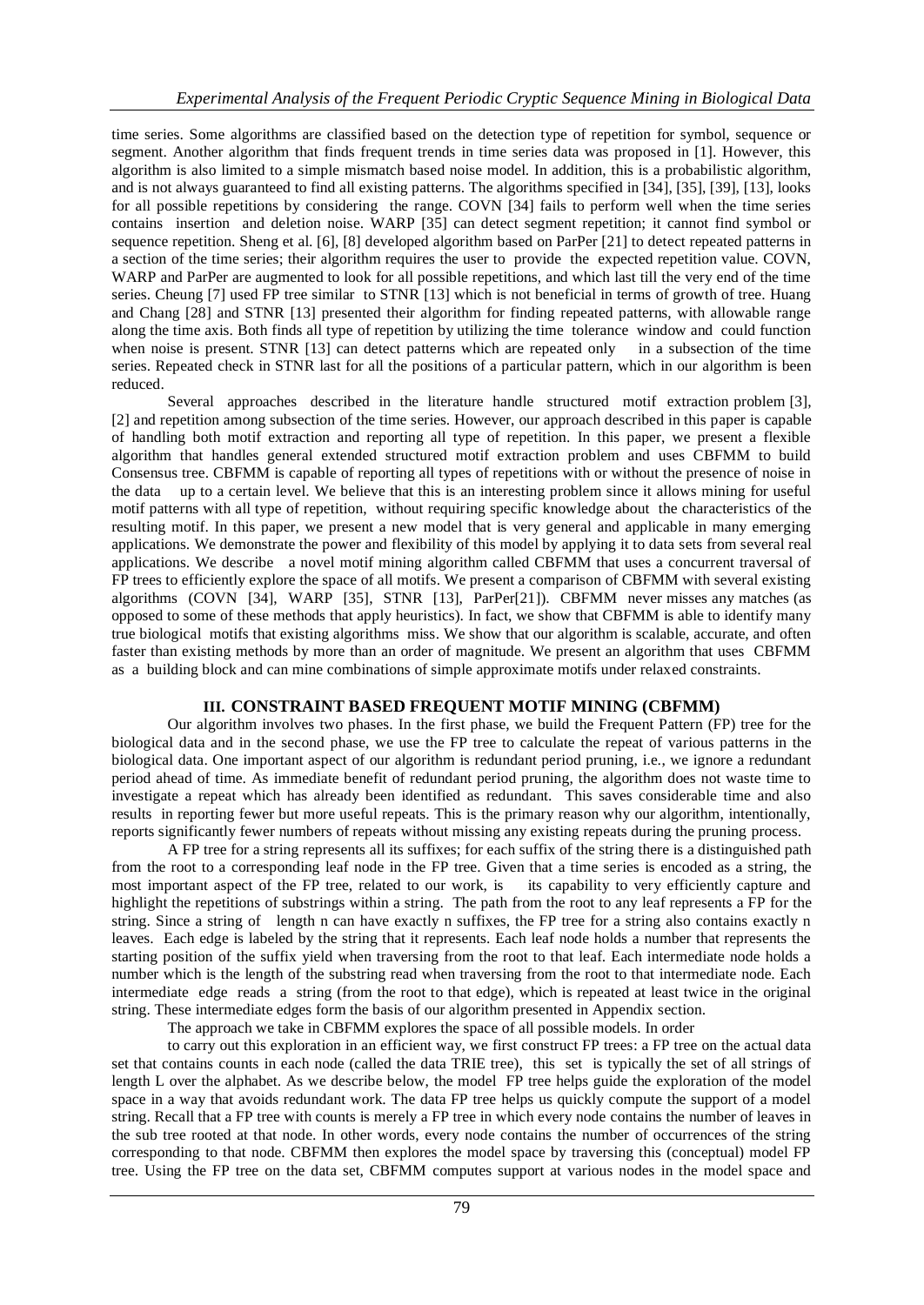prunes away large portions of the model space that are guaranteed not to produce any results under the model. This careful pruning ensures that CBFMM does not waste any time exploring models that do not have enough support. The CBFMM algorithm simply stops when it has finished traversing the model FP tree and outputs the model strings that had sufficient support.

As mentioned above, we utilize the consensus tree node with its pointer for repetition detection algorithm. Our algorithm is linear-distance-based; we take the difference between any two successive position pointers leading to Difference vector, represented in Difference Matrix (Diff\_matrix). Diff\_matrix is not kept in the memory but this is considered only for the sake of explanation. Fig. 1 presents how the Diff\_matrix is derived from the position pointers of a particular node. From the matrix the repetition is represented by  $(S, K, \mathcal{S})$ StPos, EndPos, c), denoting the pattern, period value, starting position and ending position, and number of occurrences respectively for a particular consensus node (which denote a pattern). CBFMM algorithm scans the difference vector starting from its corresponding position (Pos), and increases the frequency count of the period (K) if and only if the difference vector value is repeated regard to the StPos and K. Algorithm 1 in Appendix section formally represent the formation of Diff<sub>e</sub> matrix form consensus node pointers.



**Fig.1.** Difference Matrix calculation for "ab" time series pattern from suffix tree node pointers

The noise- resilient features in repetition detection in presence of noise, is presented in [12] and [13]. Three types of noise generally considered in time series data are replacement, insertion, and deletion noise. In order to deal with this problem, [13] used the concept of time tolerance into the repetition detection process. The idea is that repeated occurrence can be drifted within a specified limit called time tolerance (denoted as tt), which is utilized in CBFMM algorithm. The CBFMM algorithm with time tolerance is presented in Appendix.

CBFMM algorithm calculates all patterns which are repeated starting from any position and continues till the end of the time series or till the last occurrence of the pattern. Our algorithm can also find the repeated patterns within a sub section of the time series. FP tree node which contains pointers (pos) accessed as a continuous pattern for Diff\_matrix calculation. Such types of repetition calculation are very useful in real time DNA sequences and in regular time series. The existing algorithms [13] do not prune or prohibit the calculation of redundant repeats; the immediate drawback is reporting a huge number of repeats, which makes it more challenging to find the few useful and meaningful repeated patterns within the large pool of reported periods. Our algorithm reduces the number of comparison of pointers which are used for calculation periodicity presented in Appendix(Algorithm 2). We empowered to use p periods only one time for each and every position pointers from that Diff\_matrix is calculated. Diff\_matrix is able to assist in finding repetition for every starting position with different p periods. Our algorithm not only saves the time of the users observing the produces results, but also saves the time for computing the repetition by the mining algorithm itself.

The first paragraph under each heading or subheading should be flush left, and subsequent paragraphs should have a five-space indentation. A colon is inserted before an equation is presented, but there is no punctuation following the equation. All equations are numbered and referred to in the text solely by a number enclosed in a round bracket (i.e., (3) reads as "equation 3"). Ensure that any miscellaneous numbering system you use in your paper cannot be confused with a reference [4] or an equation (3) designation.

## **IV. OPTIMIZING STRATEGIES**

There are some optimization strategies that we selected for the efficient implementation of the algorithm. These strategies, though simple, have improved the algorithm efficiency significantly. We do not include these into the algorithm pseudo code so as to keep it simple and more understandable. Some of these strategies are briefly mentioned in the text below.

1. Recall that each edge connecting parent node v to child node u has its own occurrence vector that contains values from leaf nodes present in the sub tree rooted at u. Accordingly, edges are sorted based on the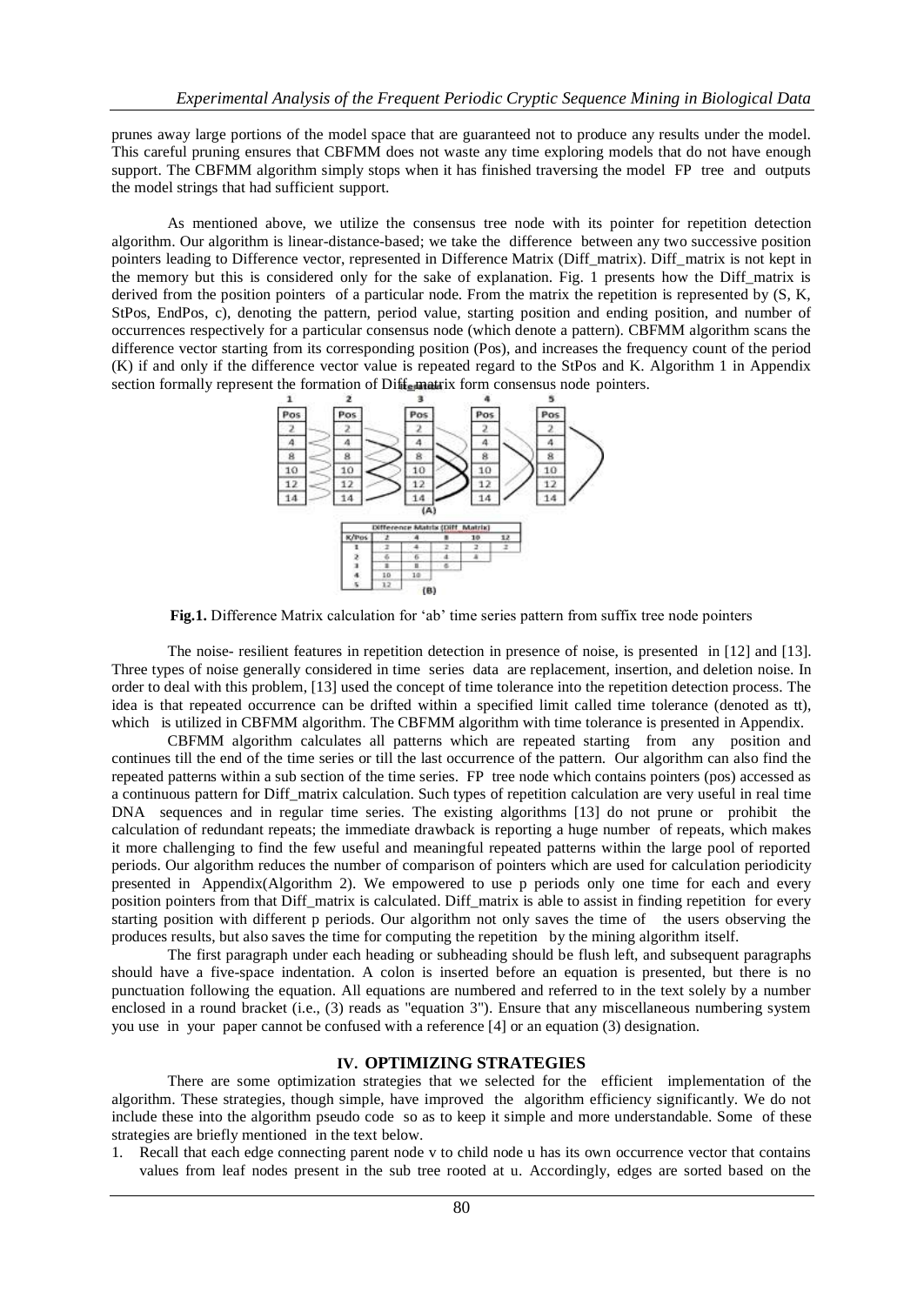number of values they have to carry in their occurrence vectors; and edges that qualify to be processed in each step of the algorithm are visited in descending order based on the size of their occurrence vectors. This is beneficial as we calculate the repeats at each intermediate node, and we need to sort the occurrence vector at each intermediate node. Processing edges (indirectly) connected to the largest number of leaf nodes first will lead to better performance because this will mostly decrease the amount of work required to sort newly formed occurrence vectors.

- 2. We do not physically construct the occurrence vector for each intermediate edge as that would mostly result in huge number of redundant sub vectors. Rather, a single list of values is maintained and each intermediate edge keeps the starting and ending index positions of its occurrence list, and sorts only its concerned portion of the list. As the sorting might also require a huge number of shifting of elements, we maintain the globally unified occurrence vector as a linked list of integers so that the insertion and deletion of values do not disturb large part of the list.
- 3. Repeated subsequence detection at the first level (for edges directly connected to the leaves) is generally avoided because experiments have shown that in most cases, the first level does not add any new repeat. This is based on the observation that in time series repetitions patterns mostly consist of more than one symbol. This step alone improves the algorithm efficiency significantly.
- 4. Intermediate edges (directly or indirectly) connected to significantly small number of leaves can also be ignored. For example, if the sub tree rooted at the child node connected to an edge contains less than 1 percent leaves, there is less chance to find a significant repetitions pattern there. This leads to ignoring all intermediate edges (present at deeper levels) which would mostly lead to multiples of existing repeats. Experiments have shown that, in general, this strategy does not affect the output of the Subsequence detection algorithm.
- 5. Very small repeats (say less than five symbols) may also be ignored. Repeats which are larger than 30 percent (or 50 percent) of the series length are also ignored so that the infrequent patterns do not pollute the output. We also ignore repeats which start from or after index position  $n/2$ , where n is the length of the time series. Similarly, intermediate edges which represent the string of length >n/2 are also ignored; that is, we only calculate repetitions for the sequences which are smaller than or equal to half the length of the series.
- 6. similarly, repeats smaller than edge value (the length of the sequence so far) are ignored. For example, in the series abababab\$, if the edge value is 4 then we do not consider the repeat of size 2, which would otherwise mean that abab is repeated with  $p = 2$ , st = 0; this does not make much sense; rather the case should be expressed like abab is repeated with  $p = 4$ , st = 0.
- 7. The collection of repeats is maintained with two-levels indexing; separate index is maintained on repeat values and starting positions. This facilitates fast and efficient search of repeats because we check the existing collection of repeats a number of times. It is worth mentioning that the strategies outlined in points 3 and 4 are optional and can be activated according to the nature of the data, its distribution, and the sensitivity of the results.

The proposed algorithm requires only a single scan of the data in order to construct the FP tree; and produces all patterns with length  $\geq$  2. CBFMM performs many comparisons for comparison of two Diff\_matrix values. The complexity of processing a Diff\_matrix vector of length n would be O  $(N^2)$ . The proposed algorithm depicts the Order of Growth is O  $(N^2)$  complexity. The length of periodic patterns is independent of the size of the time series. The length of frequent patterns is independent of the time series length [13]. The cost of processing k levels would be O (k. N) because each  $k \le N$ , hence the sum of the size of all comparison in Diff\_matrix, and the worst case complexity if processing a level is O  $(N^2)$ . To analyze the space complexity of the FP tree will be gained because we produce only one copy of pattern at each time, the maximal number of generated nodes at ith level will not surpass  $N(L-i+1)$ . The auxiliary storage used for running the subroutine is bound by O ( $N(L-i+1)$ ) as well. Therefore, the total space complexity of FP tree is O ( $N \times L$ ).

# **V. EXPERIMENTAL EVALUATION**

#### **A. Experiment with Biological Data**

The human genome sequence was downloaded from the National Centre of Biotechnology Information (NCBI) ftp site. To identify the corresponding three-dimensional protein structures of the human genome available in the Protein Data Bank (PDB), every sequence of the NCBI dataset was used as a query sequence against all the protein sequences available in the PDB using PSI-BLAST [44]. A 90% sequence cut-off was used. Using this procedure, a total of 3136 non-redundant structures from Homo sapiens was obtained, which comprised 5796 protein chains. This study makes extensive (and exclusive) use of the algorithm CBFMM to find internal sequence repeats. CBFMM was developed to find internal repeats within a sequence; it aligns the sequence on the X and Y axes. Next, it finds the suboptimal alignments and, finally, it displays the repeat along with the location after weeding out repeats that are merely subsets of larger repeats. After the repeats were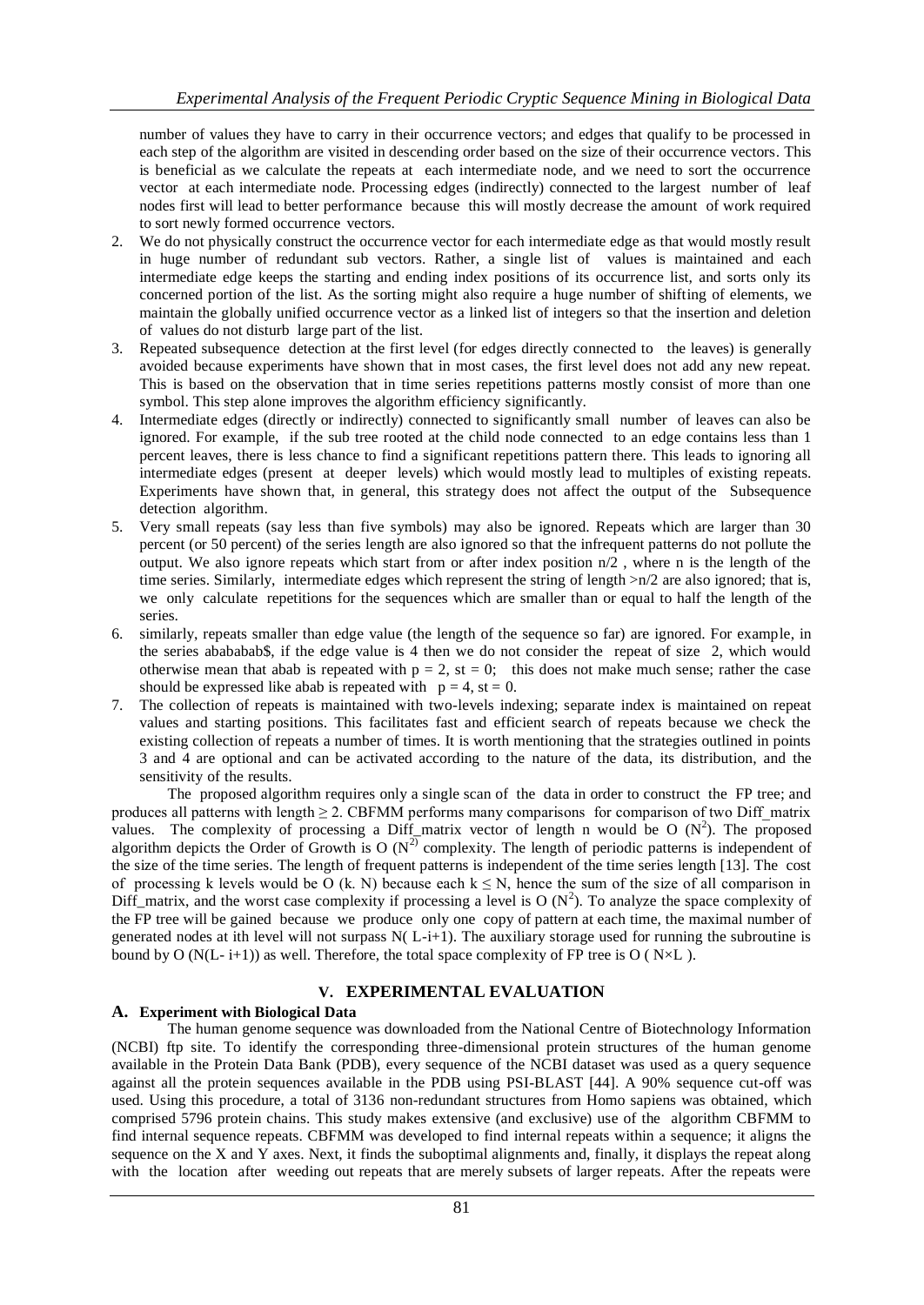found, a web server, three-dimensional structural superposition (3dss) [27] was used to superimpose the threedimensional structures of the repeats and obtain the structural alignment. Information about the protein was obtained from the Protein Structure Analysis Package (PSAP) [4]; and necessary three-dimensional atomic coordinates for the protein molecules used in the present study were obtained from the anonymous FTP server maintained at the Bioinformatics Centre, Indian Institute of Science, Bangalore, India. Further calculations and necessary analyses were carried out using locally developed Perl scripts.

CBFMM find all Cryptic repeats comprising eight or more amino acid residues are included. Out of the entire dataset, only 19 proteins were found to have 38 identical sequence repeats (Table 1). Out of the 38 large cryptic identical repeats found (Table 1), only two did not superimpose (from PDB-ids 1JBQ and 1FYH) since the atomic coordinates are missing in their PDB file. In fact, it is intriguing that although large-module repeats ought to exist in the proteins, none apart from the one in interferon-γ (PDB-id 1FYH) have remained so highly conserved with respect to the sequence. It is likely that identical and similar repeats serve some useful biological function, such as activity or scaffolding. This is supported by the fact that the amino acid sequence is highly conserved only in the case of some exacting function of the structure of the protein. An example of this can be seen in ice-binding β-sheets of insect anti-freeze protein [50]. Proteins with repeats conserved across species are under strong purifying selection [26]. Thus, large conserved repeats have properties of selectively conserved rather than neutral sequences.

**Table 1** Large identical repeats from the non-redundant dataset of Homo sapiens proteins.

| sample internat sequence repeats in protein structures retrieved using CDFMM from PDD |                                          |                                             |                                                               |                  |                        |                       |  |  |  |  |  |
|---------------------------------------------------------------------------------------|------------------------------------------|---------------------------------------------|---------------------------------------------------------------|------------------|------------------------|-----------------------|--|--|--|--|--|
| PDB-id<br>and<br>chain                                                                | Name of protein                          | <b>Repeat</b><br><b>length</b> <sup>S</sup> | Reneat                                                        | глосаноп<br>n    | Location               | <b>STAMP</b><br>score |  |  |  |  |  |
| 1LARA                                                                                 | LAR protein                              | 8(H)                                        | <b>MVQTEDQY</b>                                               | 258-265          | 549-556                | 9.792                 |  |  |  |  |  |
| 1CZA N                                                                                | Hexokinase I                             | 10(E)                                       | <b>GFTFSFPCQQ</b>                                             | 151-160          | 599-608                | 9.781                 |  |  |  |  |  |
| $2CMR$ A                                                                              | Transmembrane<br>glycoprotein            | 42(H)                                       | QLLSGIVQQQNNLLRAI<br><b>EAQO</b><br>HLLQLTVWGIKQLQARI<br>LAGG | $2 - 43$         | 178-219                | 9.140                 |  |  |  |  |  |
| 10Z2 A                                                                                | Lethal brain<br>Tumour - like<br>protein | 8(E)                                        | <b>MKLEAVDR</b>                                               | 153-160          | $257 - 264$            | 9.759                 |  |  |  |  |  |
| 10ZN A                                                                                | Reticulon 4<br>receptor                  | 8(E)                                        | <b>FLHGNRIS</b>                                               | $38 - 45$        | 159-166                | 9.786                 |  |  |  |  |  |
| 1N11 A<br>1KI0 A                                                                      | Ankyrin<br>Angiostatin                   | 8(H)<br>8(E)                                | <b>GLTPLHVA</b><br><b>ENYCRNPD</b>                            | 405-412<br>50-57 | 569-576<br>$222 - 229$ | 9.785<br>9.774        |  |  |  |  |  |

Sample Internal Sequence repeats in protein structures retrigued using CREMM from DDR

|         |          | Per stpos StPosMod EndPos confidence pattern repetitions |                |     |
|---------|----------|----------------------------------------------------------|----------------|-----|
| 4 312 2 | 345 0.66 |                                                          |                |     |
| 4 321 0 | 469      |                                                          | $\mathbf{g}$ n | -66 |
| 4 344 3 | 489      | 0.33                                                     | agn            | -64 |
| 4 367 2 | 480      | 0.85                                                     | aagn 58        |     |

The two protein sequences namely P09593 and P14593 can be retrieved from the Expert Protein Analysis System (ExPASy) database server (www.expasy.org).The protein sequence P09593 is S antigens protein in Plasmodium falciparum v1 strain. S antigens are soluble heat-stable proteins present in the sera of some infected individuals. The sequence of S antigen protein is different among different strains [5]. Diversity in S antigen is mainly due to polymorphism in the repetitive regions. It has been shown that the repeated sequence is ggpgsegpkgt with repetition of 11 amino acids, and this pattern repeats itself 19 times [37]. Some of the repeated patterns with repeat value of 11, found using CBFMM are presented in Table 2. Note that the index position starts from zero, as is the case with all the examples and experimental results reported in this paper. The second pattern is just a rotated version of the original pattern ggpgsegpkgt with 18 repeats while the first pattern starts (StPos = 104) just before the second pattern (StPos = 105) with 19 repeats. Thus, our algorithm finds not only the expected pattern of ggpgsegpkgt, but also shows that its shifted version gpgsegpkgtg is also repeated. The pattern exists in the middle of the series and is repeated contiguously. We have discovered 18 repeats of shifted pattern instead of 19, and the reason is that the repetition which starts at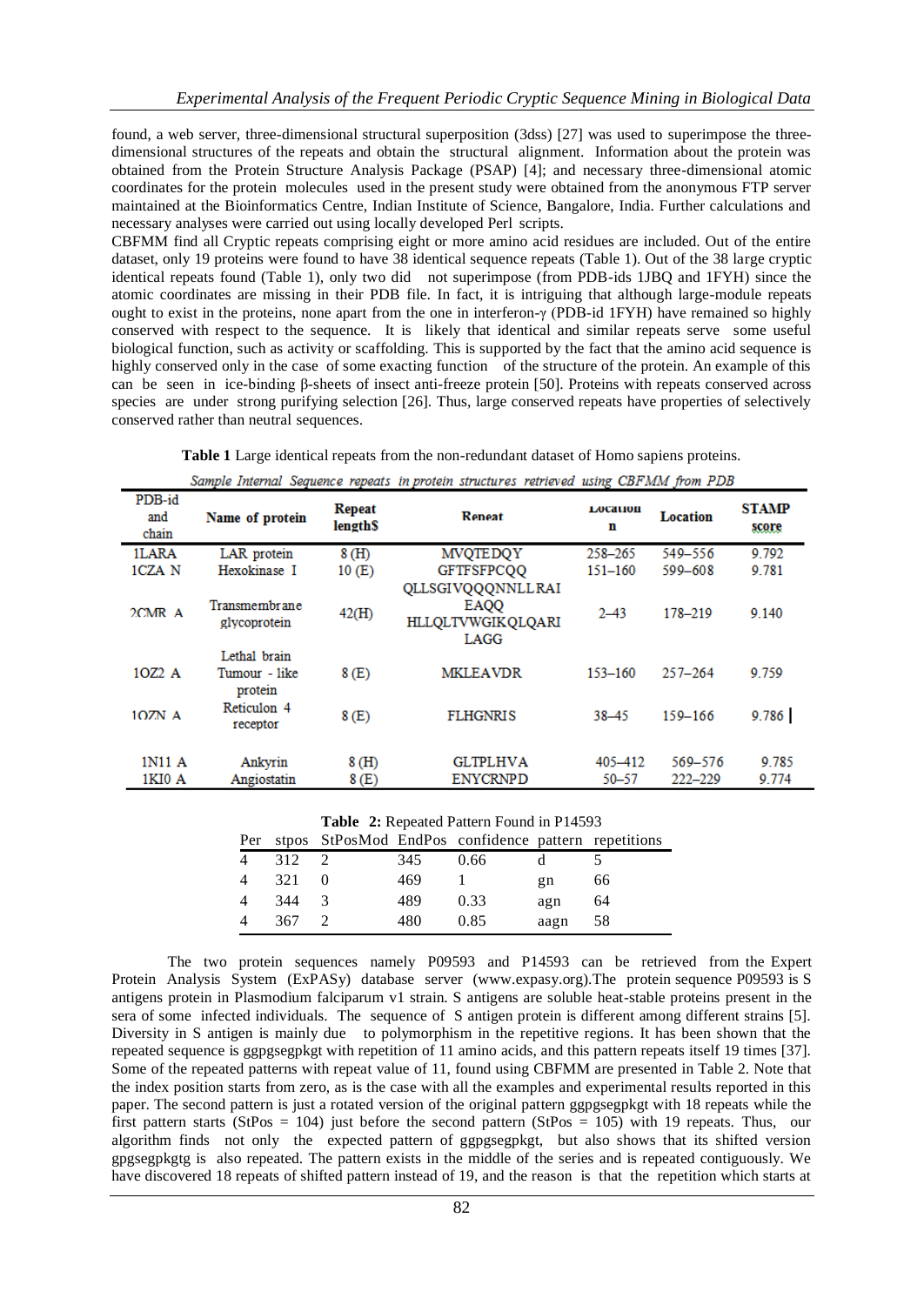position 282 is gpgsespkgtg; it is different from the expected pattern by one amino acid at position 6, where it has s instead of g. Since CBFMM does consider alternatives, we were able to detect that pattern. The first result also hints this by showing the pattern ggpgse repeating 19 times. The shifted pattern gpgsegpkgtg, detected by CBFMM, is an interesting result that has not been reported in any protein database or in any other studies, we are investigating the practical significance of this discovery.

#### **B. Time Performance**

The time performance of CBFMM compared to ParPer, CONV, WARP and STNR in three perspectives: varying data size, repetition size and noise ratio. First, we compare CBFMM performance against ParPer [21], with synthetic data with varying data size from 1,00,000 to 10,00,000. The results are shown in Fig.2. ParPer only finds partial periodic patterns in the data namely symbol, segment and sequence patterns, and their complexity is O  $(N^2)$ . ParPer is not able to find repetition within subsection of a time series. ParPer show poor performance when the time series contain insertion and deletion noise; and which might be prevalent in the time series. STNR [13], CONV [34] and WARP [35] are compared with size of the series varied from 1,00,000 to 10,00,00,000. Fig.3 shows CBFMM performs better than WARP and STNR, but worse than CONV. The run time complexity of STNR and WARP is O  $(N^2)$ , but for CONV is O (nlogn). CBFMM finds the repetition for all patterns in continuous or subsection of a time series even in the presence of noise. CBFMM can find singular events if exists in time series. CBFMM performs better than WARP and STNR because CBFMM applies optimization strategies, mostly reduced the redundant comparison. This supports our algorithm that time complexity does not grow along with the size of time series. In case of varying repetition, we fixed the time series length and symbol set size. CBFMM performance is shown in Fig.4 with varying repetition size from 5 to 100. ParPer

[21] and WARP [35] get affected as the repetition size increased. Time performance of CBFMM, CONV and STNR [13] remains same as it checks for all possible repetitions irrespective of the data set.



**Fig.2** Time performance of CBFMM with ParPer algorithm.



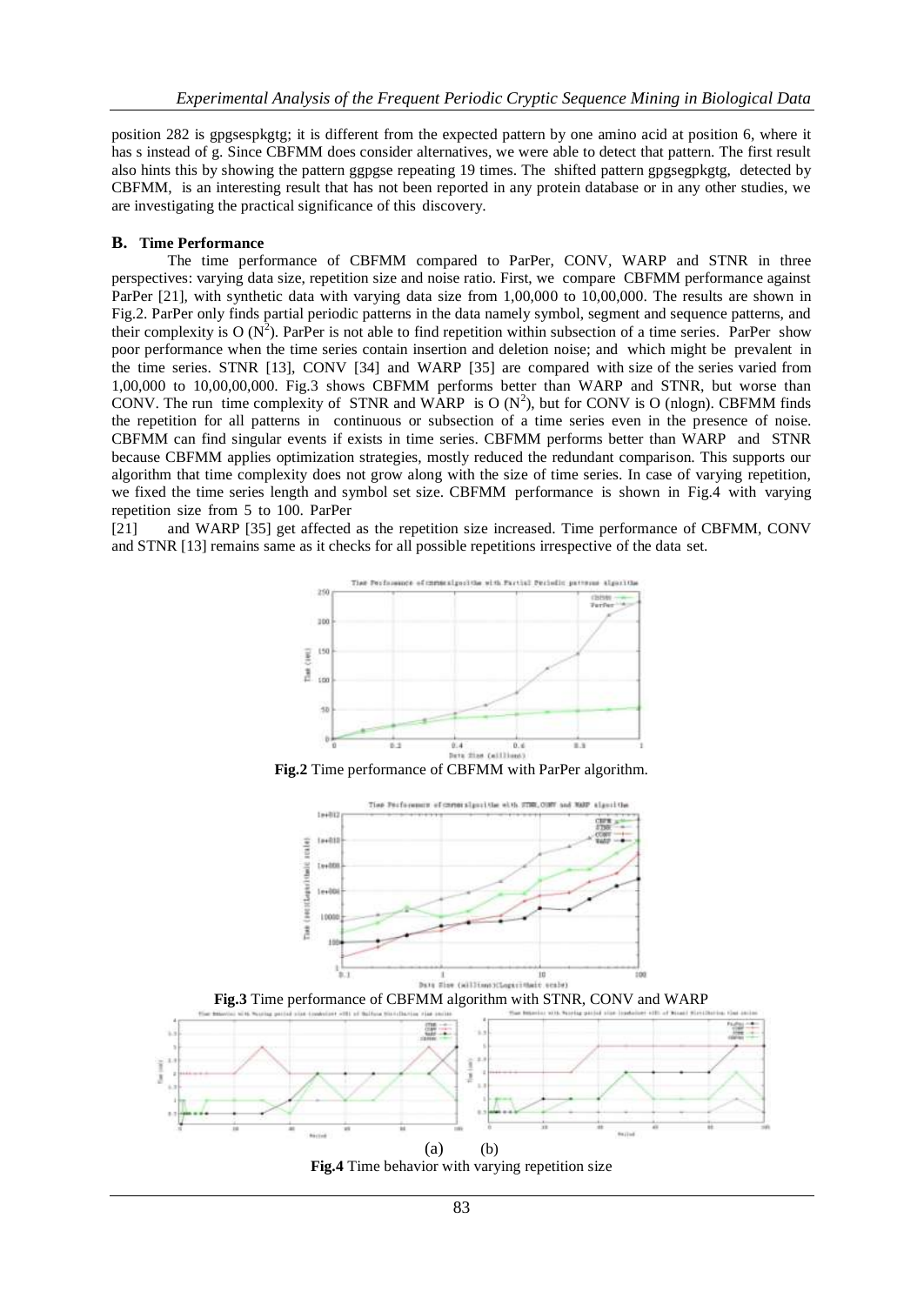

**Fig.5** Time performance of CBFMM compared with STNR, CONV, ParPer, WARP, AWSOM, STB.

# **C. Noise Resilience**

In the case of noise ratio, we used a synthetic time series of length 10,000 containing 4 symbols with embedded repetition size of 10. Symbols are uniformly distributed and the time series is generated in the same way as done in [35]. We used 5 combination of noise, i.e., replacement, insertion, deletion, insertiondeletion, and replacement-insertion-deletion. By gradually increased the noise ration from 0.0 to 0.5, the confidence at repetition of 10 is detected. The time tolerance for all the experiments is  $\pm 2$ . Fig.5 show that our algorithm compares well with WARP [35], STNR[13] and performs better than AWSOM[43], CONV[34], and STB[12]. For most of the combination of noise, the algorithm detects the repetition at the confidence higher than 0.5. The worst results are found with deletion noise, which disturbs the actual repetition. CBFMM shows consistent superiority because we consider asynchronous repeated occurrences which drift from the expected position within an allowable limit. This turns our algorithm a better choice in detecting different types of repetition.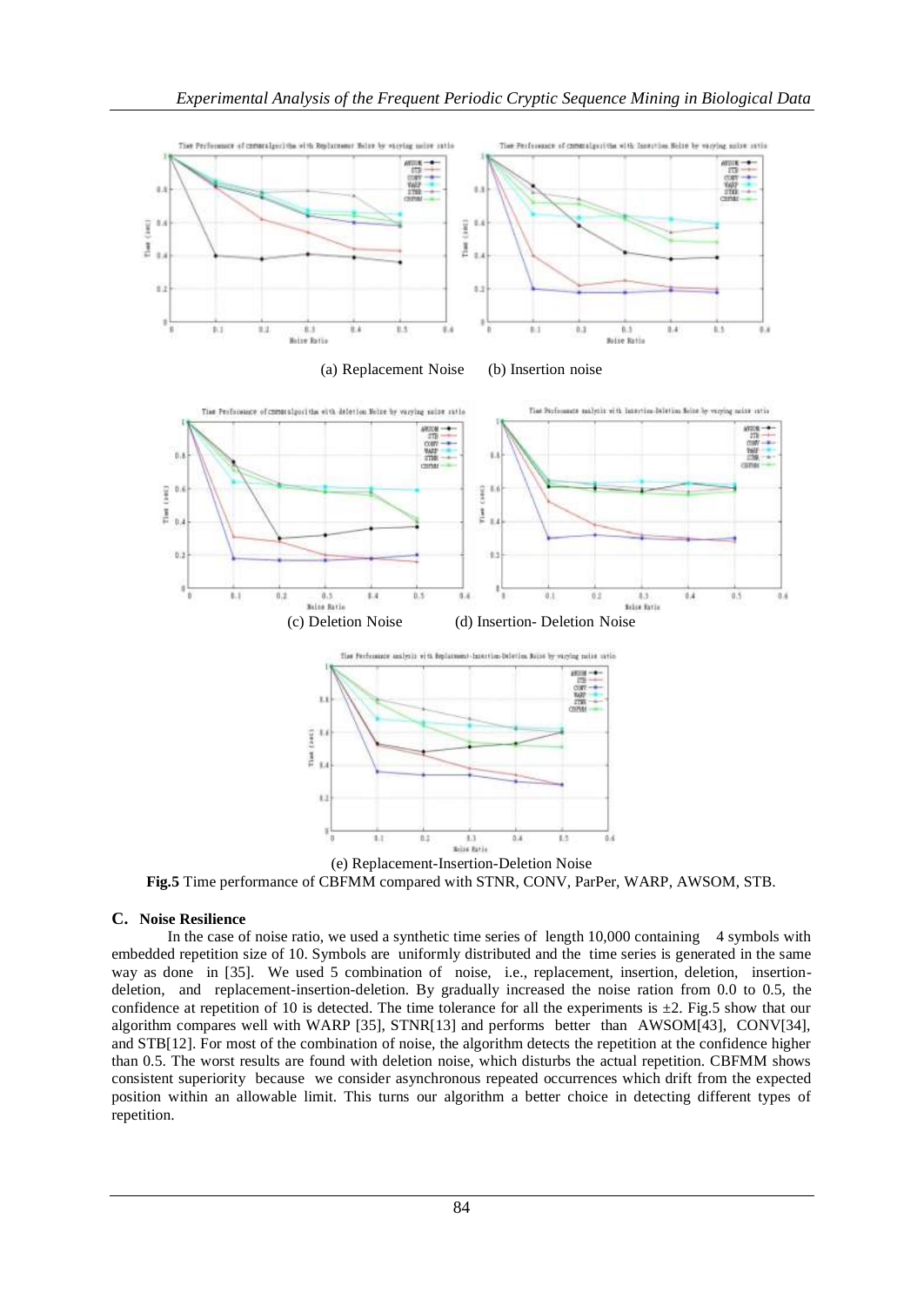# **VI. CONCLUSION**

In this paper, we have presented a novel algorithm that uses FP tree as underlying structure. The algorithm can detect symbol, sequence and segment repetition as well as present the patterns that are repeated. It can also find repetition within a subsection of the biological data. It can detect the redundant repetitions which are pruned; before calculating confidence which in turn saves a significant amount of time. We took an initial step towards and understanding the constraints in the conservation of amino acid sequences by analyzing large cryptic identical and similar repeats. CBFMM is also superior to motif finding algorithms used in computational biology. We also presented experiments which show that CBFMM can scale to handle motif mining tasks that are much larger than attempted before. Our algorithm runs in O (k. N) in the worst case. In future, we are trying to extend our algorithm"s working on online repetition detection. The algorithm to be experimented with streaming data using disk based tree [25].

#### **REFERENCES**

- [1] A. Udechukwu, K. Barker and R. Alhajj, Maintaining Knowledge-Bases of Navigational Patterns from Streams of Navigational Sequences, RIDE, 2005, 37-44.
- [2] A.A. Ptitsyn, Computational analysis of gene expression space associated with metastatic cancer, BMC Bioinformatics (BMCBI), 10(S-11), 2009, 6.
- [3] A. W.C. Fu, J. Li and P. Fahey, Efficient discovery of risk patterns in medical data, Artificial Intelligence in Medicine, 45(1), 2009, 77-89.
- [4] B. Balamurugan et al., PSAP: protein structure analysis package, J. Appl. Crystalogr., 2007, 40773– 777.
- [5] C. Berberidis and G. Tzanis, Mining for Mutually Exclusive Items in Transaction Databases, Database Technologies: Concepts, Methodologies, Tools, and Applications, 2009, 2192-2203
- [6] C. Sheng, W. Hsu, M. L. Lee, J. C. Tong and S. K. Ng, Mining mutation chains in biological sequences, ICDE, 2010. 473-484
- [7] C.F. Cheung, J.X. Yu and H. Lu, Constructing FP Tree for Gigabyte Sequences with Megabyte Memory, IEEE Trans. Knowledge and Data Engg., 17(1), 2005, 90-105.
- [8] C.Sheng, W. Hsu and M.L. Lee, Mining Dense Periodic Patterns in Time Series Data, In Proceedings of 22nd IEEE Int'l Conf. Data Eng. (ICDE), Atlanta, Georgia, USA, 2006, 115.
- [9] D. Tantz, D. Trick and G.A. Dover, Cryptic simplicity in DNA is a major source of genetic variation, Nature (London), 1986, 322652–656.
- [10] E. Eskin, N. A. Furlotte, H. M. Kang and C. Ye, Mixed-model coexpression: calculating gene coexpression while accounting for expression heterogeneity, Bioinformatics, 27(13), 2011, 288-294.
- [11] E. M. Marcotte and Y. Park, Revisiting the negative example sampling problem for predicting protein-protein interactions, Bioinformatics, 27(21). 2011, 3024-3028.
- [12] F. Rasheed and R. Alhajj, Using FP Trees for Periodicity Detection in Time Series Databases, In Proceedings of IEEE Int'l Conf. Intelligent Systems, September 2008.
- [13] F.Rasheed, M. Al-Shalalfa and R. Alhajj, Efficient Periodicity Mining in Time Series Databases Using FP Trees, IEEE Trans. Knowl. Data Engg. (TKDE), 23(1), 2011, 79-94.
- [14] Fei Chen, Jie Yuan and Fusheng Yu, Finding periodicity in pseudo periodic time series and forecasting, GrC 2006, 2006, 534-537.
- [15] G. Das , C. A. Ratanamahatana, J. Lin, D. Gunopulos, E. J. Keogh and M. Vlachos, Mining Time Series Data, Data Mining and Knowledge Discovery Handbook, 2010,1049-1077
- [16] G. Pavesi, P. Mereghetti, G. Mauri and G. Pesole, Weeder Web: Discovery of Transcription Factor Binding Sites in a Set of Sequences From Co-Regulated Gene, Nucleic Acids Research, 32(2004), W199-W203.
- [17] G.K. Sandve and F. Drablos, A Survey of Motif Discovery Methods in an Integrated Framework, Biology Direct, 1, 2006, 11-26.
- [18] H. Wu, B. Salzberg, G.C. Sharp, S.B. Jiang, H. Shirato, and D. Kaeli, Subsequence Matching on Structured Time Series Data, Proc. ACM SIGMOD, 2005, 682-693.
- [19] J. Buhler and M. Tompa, Finding Motifs Using Random Projections, J. Computational Biology, 9(2), 2002, 225-242.
- [20] J. Han, W. Gong and Y. Yin, Mining Segment-Wise Periodic Patterns in Time Related Databases, In Proc. of ACM Int'l Conf. Knowledge Discovery and Data Mining, New York City, New York, USA, 1998, 214-218.
- [21] J. Han, Y. Yin and G. Dong, Efficient Mining of Partial Periodic Patterns in Time Series Database, In Proc. of 15th IEEE International Conference in Data Engineering, Sydney, Australia, 1999, 106.
- [22] J. Heringa and Bernd W. Brandt, Protein analysis tools and services at IBIVU, Journal Integrative Bioinformatics (JIB), 8(2), 2011.